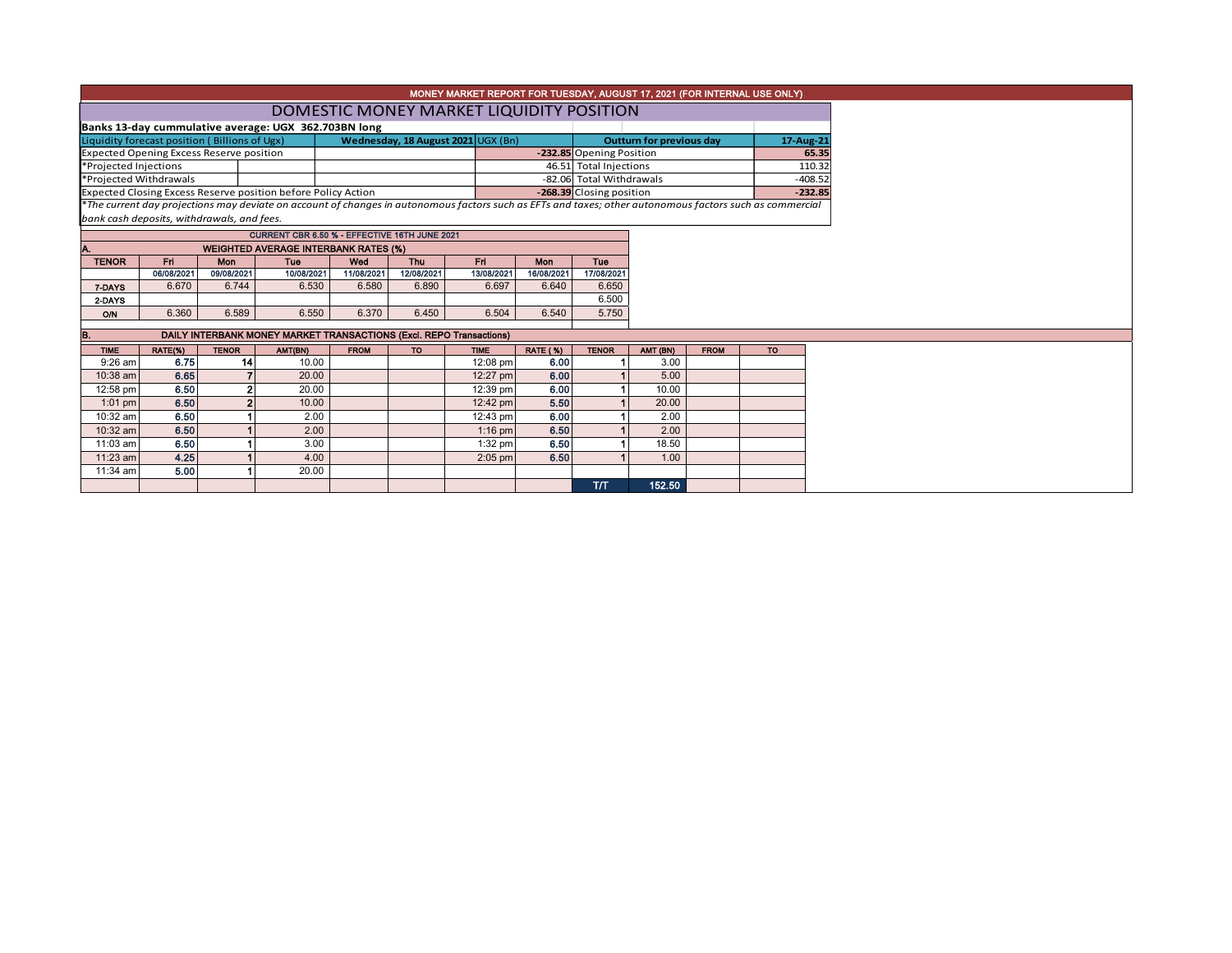| C.<br><b>CBR AND THE 7- DAY WAR INTERBANK RATES</b>                                                                                                                                                                                                                                                                                                                                                                                                  |                                        |                                       |                                                                                       |                                       |                            |                                                                                |                   |                |              |                      |  |  |  |
|------------------------------------------------------------------------------------------------------------------------------------------------------------------------------------------------------------------------------------------------------------------------------------------------------------------------------------------------------------------------------------------------------------------------------------------------------|----------------------------------------|---------------------------------------|---------------------------------------------------------------------------------------|---------------------------------------|----------------------------|--------------------------------------------------------------------------------|-------------------|----------------|--------------|----------------------|--|--|--|
| 9.500<br>9.000<br>8.500<br>8.000<br>7.500<br>7.000<br><u> 222022</u><br>6.500<br>$\bullet \bullet \bullet \bullet \bullet \bullet \bullet \bullet \bullet$<br>6.000<br>5.500<br>5.000<br>4.500<br>4.000<br>28/07/2021 29/07/2021 30/07/2021 02/08/2021 03/08/2021 04/08/2021 05/08/2021 06/08/2021 09/08/2021 10/08/2021 11/08/2021 12/08/2021 13/08/2021 16/08/2021 17/08/2021<br>• Overnight WAR -7-day WAR - CBR rate - Upper bound - Lower bound |                                        |                                       |                                                                                       |                                       |                            |                                                                                |                   |                |              |                      |  |  |  |
| D.                                                                                                                                                                                                                                                                                                                                                                                                                                                   |                                        |                                       |                                                                                       |                                       |                            | MONETARY POLICY OPERATIONS MATURITIES PROFILE: (12-AUG- 2021 TO 09-SEPT- 2021) |                   |                |              |                      |  |  |  |
| <b>DATE</b>                                                                                                                                                                                                                                                                                                                                                                                                                                          | <b>THUR</b>                            | <b>THUR</b>                           | <b>THUR</b>                                                                           | <b>THUR</b>                           | <b>THUR</b>                | <b>TOTAL</b>                                                                   |                   |                |              |                      |  |  |  |
| <b>REPO</b>                                                                                                                                                                                                                                                                                                                                                                                                                                          | 19-Aug-21<br>1.958.60                  | 26-Aug-21<br>$\overline{\phantom{a}}$ | 02-Sep-21                                                                             | 09-Sep-21<br>$\overline{\phantom{a}}$ | 16-Sep-21                  | 1,958.60                                                                       |                   |                |              |                      |  |  |  |
| <b>REV REPO</b>                                                                                                                                                                                                                                                                                                                                                                                                                                      | $\sim$                                 | $\sim$                                | $\sim$                                                                                | $\sim$                                | $\sim$                     | $\sim$                                                                         |                   |                |              |                      |  |  |  |
| <b>DEPO AUCT</b>                                                                                                                                                                                                                                                                                                                                                                                                                                     | 59.13                                  | 132.40                                | $\overline{\phantom{a}}$                                                              | 135.30                                | $\overline{\phantom{a}}$   | 326.83                                                                         |                   |                |              |                      |  |  |  |
| <b>TOTALS</b>                                                                                                                                                                                                                                                                                                                                                                                                                                        | 2,017.73                               | 132.40                                | $\sim$                                                                                | 135.30                                | $\sim$                     | 2,285.43                                                                       |                   |                |              |                      |  |  |  |
|                                                                                                                                                                                                                                                                                                                                                                                                                                                      |                                        |                                       | Total O/S Deposit Auction balances held by BOU up to 07 October Q912021: UGX 645 BN   |                                       |                            |                                                                                |                   |                |              |                      |  |  |  |
|                                                                                                                                                                                                                                                                                                                                                                                                                                                      |                                        |                                       | Total O/S Repo, Reverse Repo & Deposit Auction balances held by BOU: UGX 2,603 BN     |                                       |                            |                                                                                |                   |                |              |                      |  |  |  |
| (EI) STOCK OF TREASURY SECURITIES<br><b>MONETARY POLICY MARKET OPERATIONS</b><br>Eii)                                                                                                                                                                                                                                                                                                                                                                |                                        |                                       |                                                                                       |                                       |                            |                                                                                |                   |                |              |                      |  |  |  |
|                                                                                                                                                                                                                                                                                                                                                                                                                                                      | LAST TBIILS ISSUE DATE: 12-AUGUST-2021 |                                       |                                                                                       |                                       |                            | (VERTICAL REPOS, REV-REPOS & DEPOSIT AUCTIONS)                                 |                   |                |              |                      |  |  |  |
|                                                                                                                                                                                                                                                                                                                                                                                                                                                      | On-the-run O/S T-BILL STOCKs (Bns-UGX) |                                       | 5,022.07                                                                              | 18/08/2021                            | OMO                        | <b>ISSUE DATE</b>                                                              | <b>AMOUNT</b>     | <b>WAR</b>     | <b>RANGE</b> | <b>TENOR</b>         |  |  |  |
|                                                                                                                                                                                                                                                                                                                                                                                                                                                      | On-the-run O/S T-BONDSTOCKs(Bns-UGX)   |                                       | 20,526.79<br>25.548.86                                                                | 18/08/2021 REPO                       | <b>REPO</b>                | $02$ -Jul<br>30-Jun                                                            | 225.00<br>395.00  | 6.500<br>6.500 |              | 6<br>$\overline{1}$  |  |  |  |
|                                                                                                                                                                                                                                                                                                                                                                                                                                                      | TOTAL TBILL & TBOND STOCK- UGX         |                                       |                                                                                       |                                       | <b>REPO</b>                | 07-Jul                                                                         | 354.00            | 6.500          |              | $\overline{1}$       |  |  |  |
| O/S=Outstanding<br><b>MATURITY</b>                                                                                                                                                                                                                                                                                                                                                                                                                   | TOTAL STOCK YTM (%)                    |                                       | <b>CHANGE IN</b>                                                                      |                                       | <b>REPO</b>                | 08-Jul                                                                         | 1,546.50          | 6.500          |              | $\overline{7}$       |  |  |  |
|                                                                                                                                                                                                                                                                                                                                                                                                                                                      | (BN UGX)                               | AT CUT OFF <sup>®</sup>               | YTM (+/-)                                                                             |                                       | <b>DAUT</b>                | $15$ -Jul                                                                      | 35.11             | 6.946          |              | 28                   |  |  |  |
| 91                                                                                                                                                                                                                                                                                                                                                                                                                                                   | 100.38                                 | 7.298                                 | $-0.104$                                                                              |                                       | <b>DAUT</b>                | $15 -$ Jul                                                                     | 49.47             | 6.950          |              | 56                   |  |  |  |
| 182                                                                                                                                                                                                                                                                                                                                                                                                                                                  | 390.51                                 | 8.869                                 | $-0.131$                                                                              |                                       | <b>DAUT</b>                | $15 -$ Jul                                                                     | 36.50             | 7.200          |              | 84                   |  |  |  |
| 364                                                                                                                                                                                                                                                                                                                                                                                                                                                  | 4,531.18                               | 10.150                                | $-0.095$                                                                              |                                       | <b>REPO</b>                | $15 -$ Jul                                                                     | 1,253.50          | 6.500          |              | $\overline{7}$       |  |  |  |
| 2YR                                                                                                                                                                                                                                                                                                                                                                                                                                                  | $\sim$                                 | 11.500                                | $-1.500$                                                                              |                                       | <b>REPO</b>                | $16$ -Jul                                                                      | 302.00            | 6.500          |              | $6\phantom{1}$       |  |  |  |
| 3YR                                                                                                                                                                                                                                                                                                                                                                                                                                                  | $\sim$                                 | 12.800                                | $-1.197$                                                                              |                                       | <b>REVREPO</b>             | 21-Jul                                                                         | 314.06            | 6.500          |              | $\mathbf{1}$         |  |  |  |
| 5YR                                                                                                                                                                                                                                                                                                                                                                                                                                                  | 1,589.27                               | 13.409                                | $-1.691$                                                                              |                                       | <b>REPO</b>                | $22$ -Jul                                                                      | 1,418.00          | 6.500          |              | $\overline{7}$       |  |  |  |
| <b>10YR</b>                                                                                                                                                                                                                                                                                                                                                                                                                                          | 9,703.84                               | 13.739                                | $-2.231$                                                                              |                                       | <b>REPO</b>                | 28-Jul                                                                         | 228.04            | 6.500          |              | $\mathbf{1}$         |  |  |  |
| 15YR                                                                                                                                                                                                                                                                                                                                                                                                                                                 | 7,946.63                               | 14.400                                | $-1.700$                                                                              |                                       | <b>DAUT</b>                | 29-Jul                                                                         | 39.79             | 6.946          |              | 28                   |  |  |  |
| <b>20YR</b>                                                                                                                                                                                                                                                                                                                                                                                                                                          | 1,287.05                               | 15.950                                | $-1.040$                                                                              |                                       | <b>DAUT</b>                | 29-Jul<br>$29 -$ Jul                                                           | 49.47<br>49.17    | 6.950<br>7.299 |              | 56<br>84             |  |  |  |
|                                                                                                                                                                                                                                                                                                                                                                                                                                                      |                                        |                                       | Cut OFF is the lowest price/ highest yield that satisfies the auction awarded amount. |                                       | <b>DAUT</b><br><b>REPO</b> | 29-Jul                                                                         | 1,403.00          | 6,500          |              | $\overline{7}$       |  |  |  |
|                                                                                                                                                                                                                                                                                                                                                                                                                                                      |                                        |                                       |                                                                                       |                                       | <b>REPO</b>                | 02-Aug                                                                         | 418.00            | 6.500          |              | $\mathbf{3}$         |  |  |  |
|                                                                                                                                                                                                                                                                                                                                                                                                                                                      |                                        |                                       |                                                                                       |                                       | <b>REPO</b>                | 04-Aug                                                                         | 225.50            | 6.500          |              | $\mathbf{1}$         |  |  |  |
|                                                                                                                                                                                                                                                                                                                                                                                                                                                      |                                        |                                       |                                                                                       |                                       | <b>REPO</b>                | 05-Aug                                                                         | 1,501.00          | 6.500          |              | $\overline{7}$       |  |  |  |
|                                                                                                                                                                                                                                                                                                                                                                                                                                                      |                                        |                                       |                                                                                       |                                       | <b>REPO</b>                | 09-Aug                                                                         | 143.00            | 6.500          |              | 3                    |  |  |  |
|                                                                                                                                                                                                                                                                                                                                                                                                                                                      |                                        |                                       |                                                                                       |                                       | <b>DAUT</b><br><b>DAUT</b> | 12-Aug<br>12-Aug                                                               | 59.02<br>79.74    | 7.384<br>7.003 |              | 84<br>56             |  |  |  |
|                                                                                                                                                                                                                                                                                                                                                                                                                                                      |                                        |                                       |                                                                                       |                                       | <b>DAUT</b>                |                                                                                |                   |                |              |                      |  |  |  |
|                                                                                                                                                                                                                                                                                                                                                                                                                                                      |                                        |                                       |                                                                                       |                                       | <b>REPO</b>                | 12-Aug<br>12-Aug                                                               | 84.85<br>1,474.00 | 6.906<br>6.500 |              | 28<br>$\overline{7}$ |  |  |  |
|                                                                                                                                                                                                                                                                                                                                                                                                                                                      |                                        |                                       |                                                                                       |                                       | <b>REPO</b>                | $16$ -Aug                                                                      | 482.50            | 6.500          |              | 3                    |  |  |  |
|                                                                                                                                                                                                                                                                                                                                                                                                                                                      |                                        |                                       |                                                                                       |                                       |                            | WAR-Weighted Average Rate                                                      |                   |                |              |                      |  |  |  |